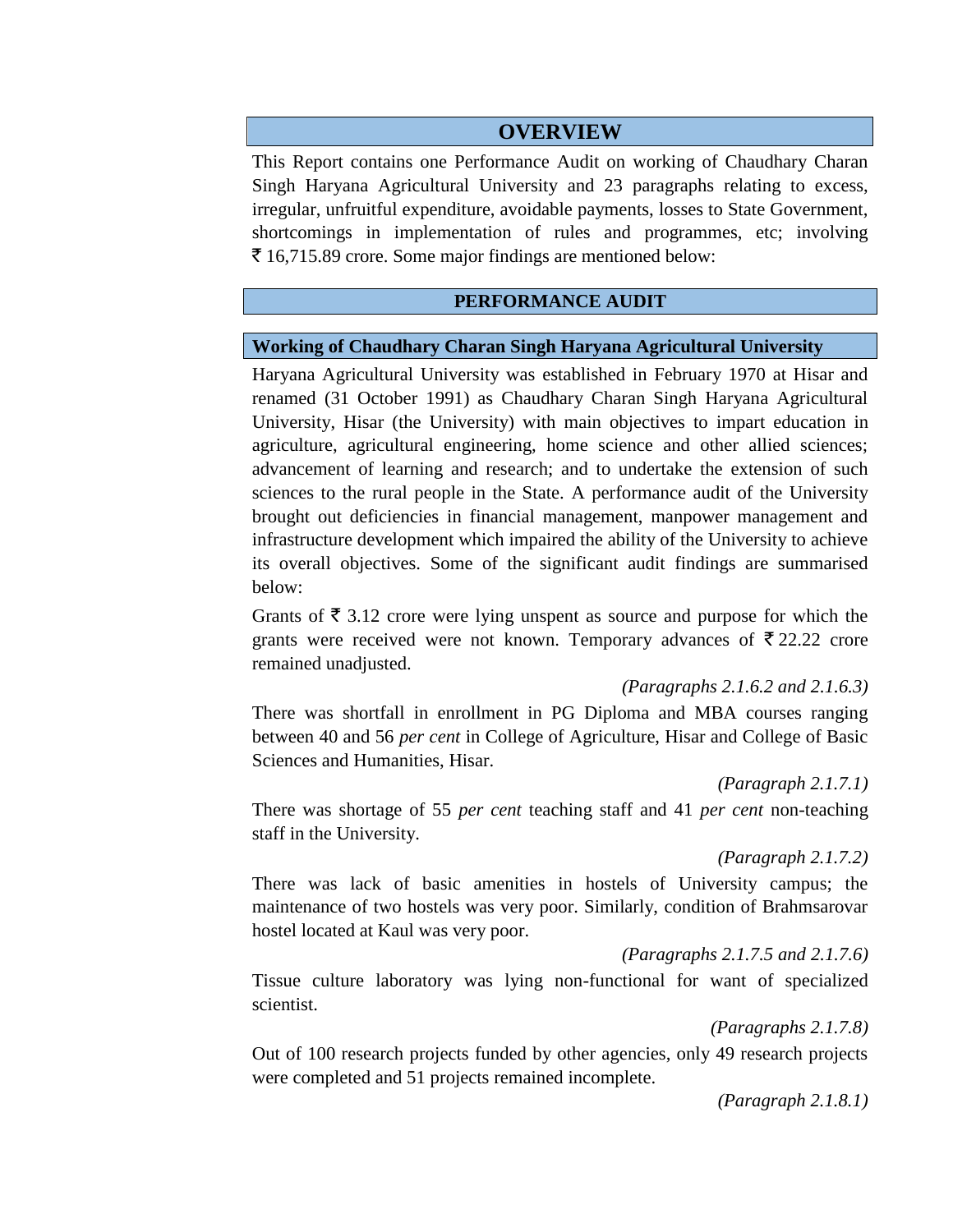Out of 56 technologies identified for Intellectual Property Rights (IPR), IPRs were obtained in respect of only 13 technologies.

*(Paragraph 2.1.8.3)*

Only 44 *per cent* and 50 *per cent* cultivable land of Ram Dhan Singh Seeds Farm was utilised during Kharif and Rabi seasons respectively. Further, there was failure of crops in Kharif and Rabi seasons due to not making arrangement for irrigation despite availability of funds.

*(Paragraph 2.1.9.1 (i))*

Out of nine Krishi Vigyan Kendras (KVKs) test checked, there was under utilisation of cultivable land in five KVKs.

*(Paragraph 2.1.10.1)*

New crop varieties were not propagated through Front Line Demonstrations (FLDs) in a large number of new varieties; on the other hand FLDs were conducted on old varieties. Further, there were cases of non-adoption of new crop varieties by farmers.

*(Paragraph 2.1.10.2)*

Community radio stations were not established in six KVKs despite release of funds of  $\bar{\mathfrak{g}}$  1.18 crore during 2011-13.

*(Paragraph 2.1.10.3)*

**COMPLIANCE AUDIT**

## **Agriculture and Farmers Welfare Department**

## *Availability and Quality Control of Urea*

Though availability of urea was adequate yet there were systemic deficiencies. Buffer stock of urea was not maintained as against the target of procuring 38.79 lakh metric tonne (MT) urea, only 17.74 lakh MT urea was procured. Use of urea was in excess of norms ranging between 1.54 and 53.23 *per cent* in test-checked districts. Further, quality control mechanism was not adhered to, as there were instances of shortfall in collection of fertiliser samples (as against the target of collection of 6,267 samples, 4,709 samples were collected), underutilization of Fertilisers Quality Control Laboratories, inadequate action against the dealers whose samples were found sub-standard as legal action was initiated against only nine dealers while adequate action was not taken against 37 dealers. Soil testing laboratories were also underutilized as shortfall in analyzing samples of soils ranged between 13.49 *per cent* and 45.92 *per cent* resulting in slow implementation of soil health cards scheme.

*(Paragraph 3.1)*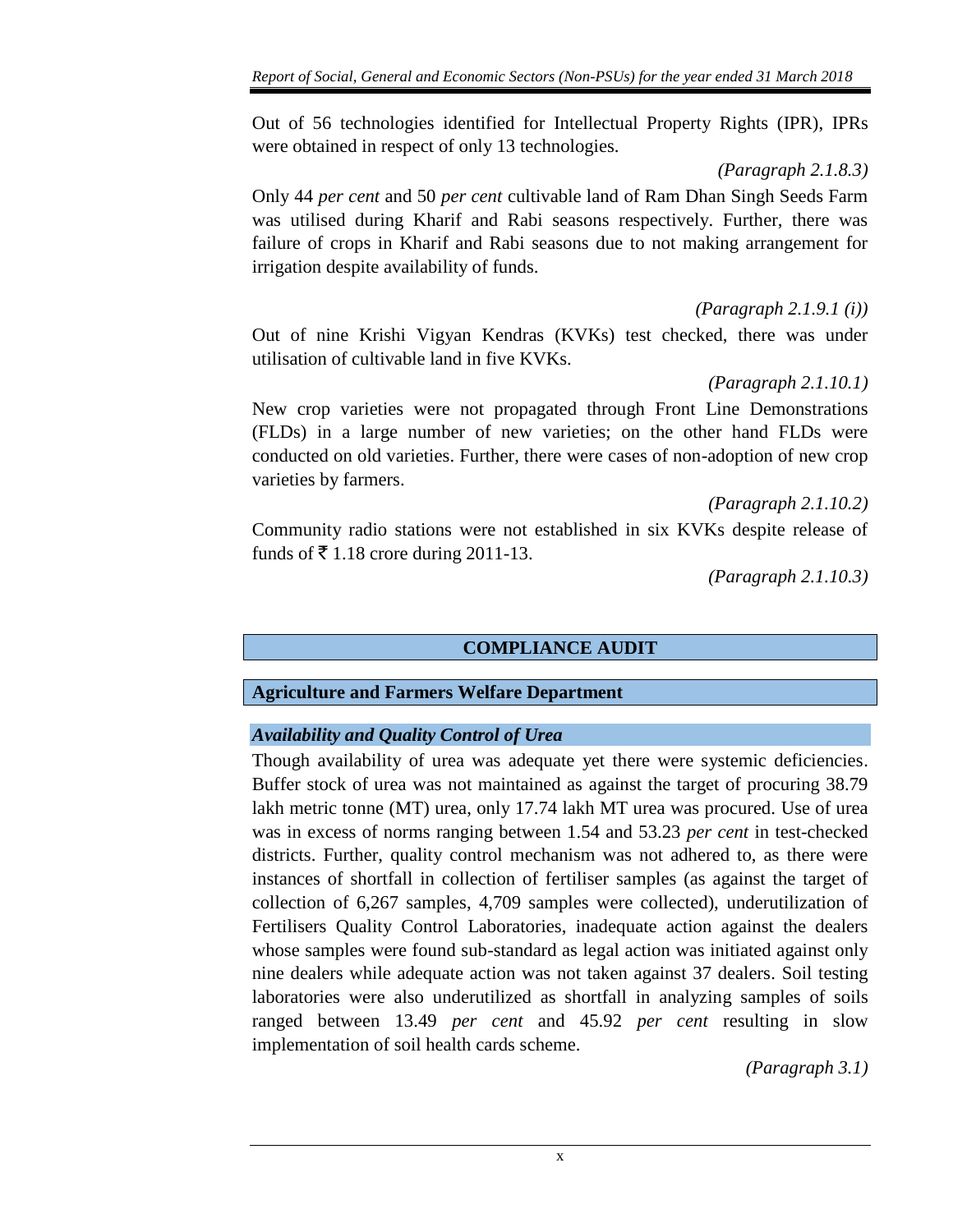#### *Monitoring of Ground Water Use in Notified Areas*

Water Cell for management of ground water was operating with skeleton staff which impaired the ability for carrying out its activities. As against the targets of constructing 471 Rain Water Harvesting structures (RWHs), only 241 were constructed. Similarly, only 242 piezometers were installed against the target of installing 339 piezometers. No training was imparted to farmers for minor irrigation. There was non-compliance of conditions of No Objection Certificates for drawal of ground water and there were instances of non-installation of water meters, construction of tubewells in excess of prescribed limits, non-installation of piezometers, non-construction and maintenance of RWHs.

*(Paragraph 3.2)*

## **Food, Civil Supplies and Consumer Affairs Department**

#### *Extra burden of interest*

The department raised claims of  $\bar{\xi}$  66.31 crore as differential amount between final and provisional procurement incidental charges from Food Corporation of India with a delay of upto 979 days which led to avoidable interest burden of ` 7.88 crore on State exchequer.

*(Paragraph 3.3)*

#### *Loss due to suspected misappropriation of paddy*

The District Food Civil Supplies and Consumer Affairs Controllers of Fatehabad and Ambala districts registered two rice millers for custom milling without assessing their financial and technical capabilities and without obtaining requisite guarantees and third party sureties. This caused a loss of  $\bar{\xi}$  24.04 crore to the State exchequer as 14,904 Metric Tonne (MT) paddy was suspected to be misappropriated by these two rice millers in connivance with officials of the Department and Haryana Agro Industrial Corporation Limited.

*(Paragraph 3.4)*

#### **Food and Drugs Administration Department**

#### *Irregularities in collection of samples and laboratory analysis of medicines*

An audit of collection of samples and laboratory analysis of medicines in Ambala, Kurukshetra and Panchkula districts brought out that out of total 1,846 licensee units, samples were drawn from only 314 units and 1,532 licensee units remained unchecked; sample analysis reports in case of 53.45 *per cent* samples were issued after a delay of more than six months; and where sample was found not of standard quality, action for recalling and issuing alert was initiated with inordinate delay which was fraught with the risk of consumption of substandard drugs by public. Destruction of substandard drugs was not monitored and subsequent batches were not checked. Risk of manufacturing, distribution and sale of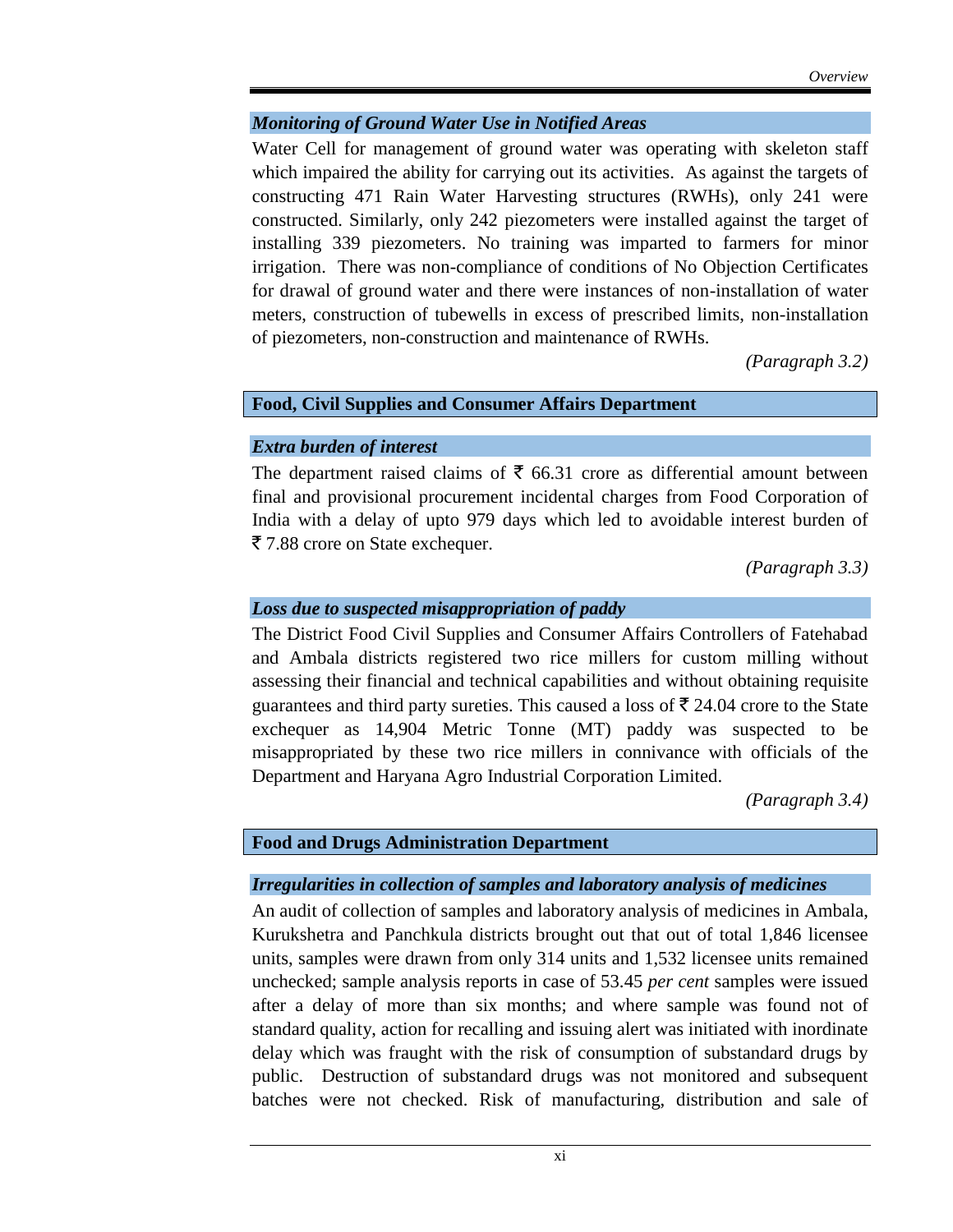substandard drugs was high with serious implications for health and even lives of general public.

*(Paragraph 3.5)*

## **Health Department**

## *Procurement and Utilisation of Medicines and Medical Equipment*

There were shortcomings in procurement of medicines and equipment such as delay in processing of the indents, award of rate contract to ineligible firms, inadequate price comparison leading to extra expenditure of  $\bar{\tau}$  1.25 crore and nonlevy of penalty of  $\bar{\bar{\xi}}$  1.09 crore for non-supply of medicines. Availability of medicines at medical facilities was inadequate. Procedure followed for local purchase of medicines was not uniform and lacked transparency. Further, equipment worth  $\bar{\tau}$  1.81 crore were lying unutilised at facilities.

*(Paragraph 3.6)*

## **Home and Administration of Justice Department**

## *Wasteful expenditure on pay and allowances*

The State Government failed to appoint Chairperson of the State Police Complaint Authority since August 2013 and the Authority remained nonfunctional. As a result of this, 681 complaints received since August 2013 remained unattended which not only defeated the legislative intent for setting up the Authority but also the expenditure of  $\bar{\xi}$  1.24 crore incurred on pay and allowances of staff posted therein was rendered wasteful.

*(Paragraph 3.7)*

## **Housing Department (Housing Board Haryana)**

## *Avoidable expenditure on abandoned housing project*

Commencement of construction of flats in Rohtak without obtaining consent of allottees for increased costs and without ascertaining the viability of the project, resulted in wasteful expenditure of  $\bar{\bar{\xi}}$  8.98 crore on the project that was eventually abandoned.

*(Paragraph 3.8)*

## **Industries and Commerce Department**

## *Information Technology Audit of e-Procurement System*

Information technology audit of e-procurement system brought out that the e-procurement database inducted in the State was fraught with the risk of backend interventions due to non-segregation of duties between database administrator and system administrator. Supervisory review of access logs has not been conducted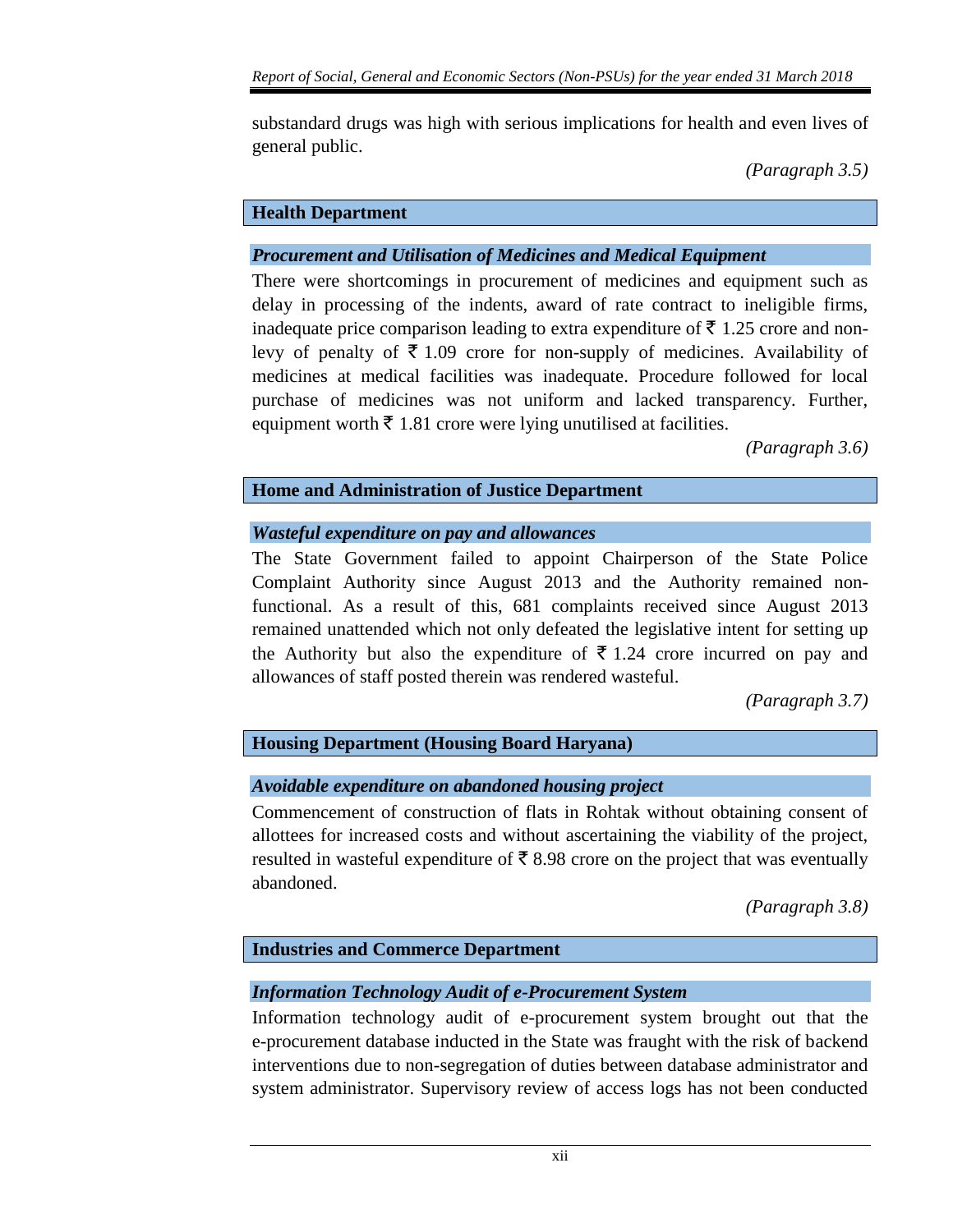and remote log server has not been provided. The validation checks were inadequate resulting in providing insufficient time for bid submission, multiple registrations of vendors, opening and withdrawal of bids after tender closure, capturing of invalid information, etc. Audit trail was not maintained for tracking the history of transactions. The Director, Supplies and Disposals, Haryana (DS&D) had not got implemented contract and catalogue management modules and purchase orders were not being generated online as envisaged.

*(Paragraph 3.9)*

#### *Short realisation of inspection fee for boilers*

The department implemented the revised inspection fee for boilers after a delay of 23 months from the Government of India notification which resulted in short realization of  $\bar{\bar{\xi}}$  1.45 crore.

*(Paragraph 3.10)*

## **Irrigation and Water Resources Department**

## *Incomplete Irrigation Project*

The project of construction of canals at Sirsa district for augmenting irrigation coverage and improving ground water table was delayed by two and half years due to delay in execution of critical activities like remodeling of the feeder canal, delay in acquisition of land and delay in demarcating the trees required to be felled. The expenditure of  $\bar{\xi}$  40.14 crore incurred on the project remained unfruitful.

*(Paragraph 3.11)*

## **Public Health Engineering Department**

## *Incomplete sewerage scheme*

The expenditure of  $\bar{\xi}$  13.11 crore incurred on the incomplete sewerage treatment plant having capacity of 40 million liter per day (MLD) at Rohtak was rendered unfruitful as untreated sewage was being discharged in violation of the Environment (Protection) Rules, 1986.

*(Paragraph 3.12)*

## *Unfruitful expenditure on incomplete works*

Initiating two water supply schemes at Matani (Bhiwani) and Khorda (Charkhi Dadri) without proper assessment of the source of raw water and lackadaisical approach in completing the projects rendered the expenditure of  $\bar{\tau}$  10.47 crore  $(\bar{\mathcal{F}} 9.01 \text{ core} + \bar{\mathcal{F}} 1.46 \text{ core})$  incurred on the schemes unfruitful, besides depriving the habitants of potable water.

*(Paragraph 3.13)*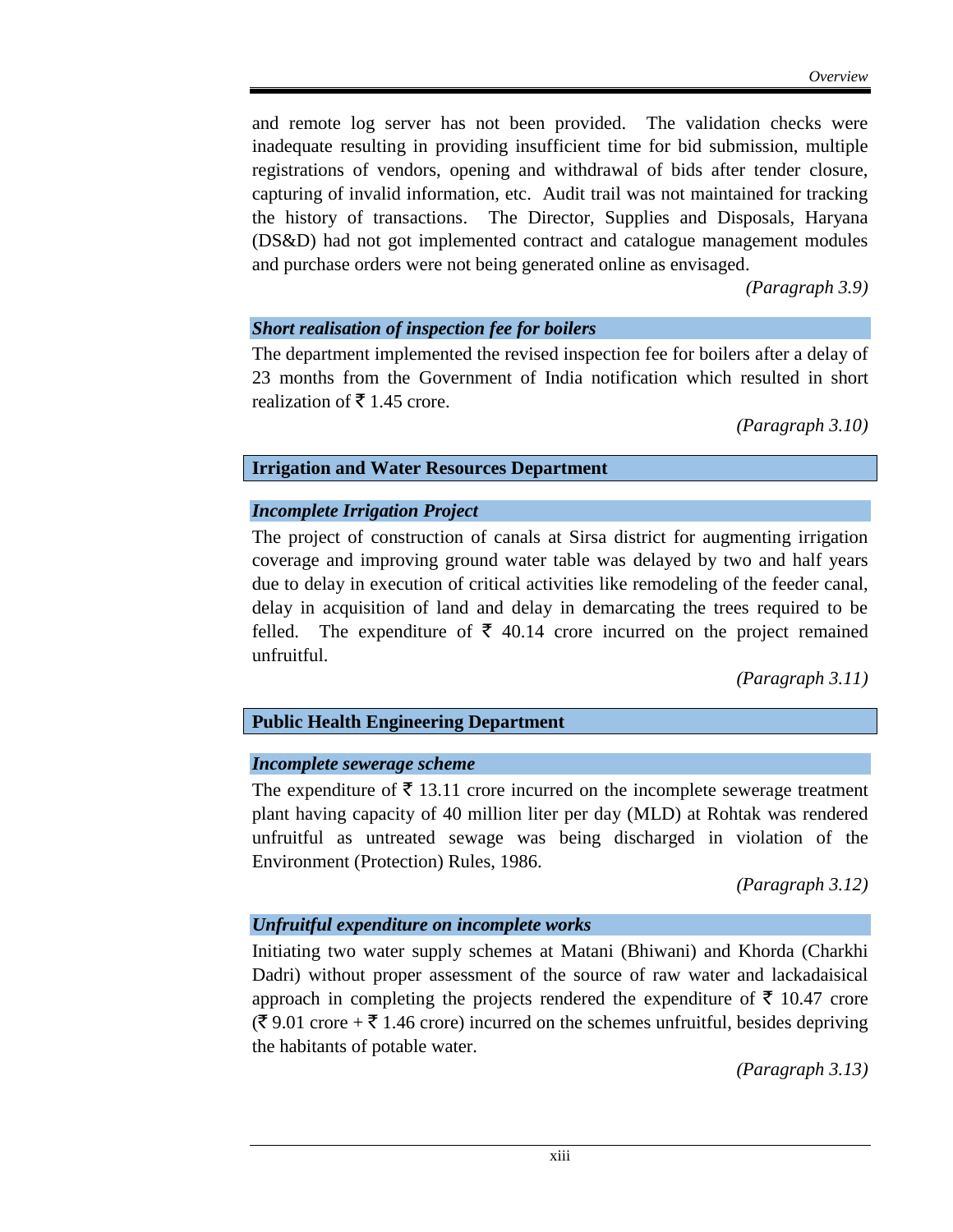## **Public Works Department (Buildings and Roads)**

## *Avoidable expenditure due to late deposit of funds*

Delay of 508 days in depositing the funds for making payment to landowners for construction of Rohtak-Meham-Hansi railway line, resulted in avoidable interest payment of  $\bar{\bar{\xi}}$  26.24 crore.

*(Paragraph 3.14)*

## **Revenue and Disaster Management Department**

## *Payment of inadmissible compensation for damaged crops*

The department paid excess compensation of  $\bar{\xi}$  3.07 crore to 727 farmers of Farukhnagar (Gurugram), Sirsa and Rania (Sirsa) Tehsils for crops damaged by hailstorms for affected area above two hectare in contravention to instructions issued by the Government of India and State Government.

*(Paragraph 3.15)*

## **School Education Department (Haryana School Shiksha Pariyojna Parishad)**

# *Development of Infrastructure under Rashtriya Madhyamik Shiksha Abhiyan*

Deficient monitoring by Haryana School Shiksha Pariyojna Parishad led to slow progress in construction works and non-release of further funds by Government of India. There were instances of release of funds of  $\bar{\tau}$  62.50 lakh without assessing requirement, non-recovery of  $\bar{\tau}$  12.30 lakh from defaulters and suspected embezzlement of  $\bar{\xi}$  2.03 lakh. Under Vocational Education Scheme, against the target of constructing 406 laboratories, only 194 were completed. 29 girls' hostels constructed at a cost of  $\bar{\xi}$  47.18 crore were lying unoccupied. Deployment of teachers was not equitable in the State, as student-teacher ratio was high (between 36.2 and 44 against the norm of 30) in backward areas and low (between 17.08 and 20.79) in the schools located near district/block headquarters.

*(Paragraph 3.16)*

# **Town and Country Planning Department**

## *Grant of licences without assessing financial adequacy*

Undue favour in granting of licences by the Town and Country Planning Department to two colonisers without assessing financial adequacy led to outstanding Government dues of  $\bar{\tau}$  180.58 crore.

*(Paragraph 3.17)*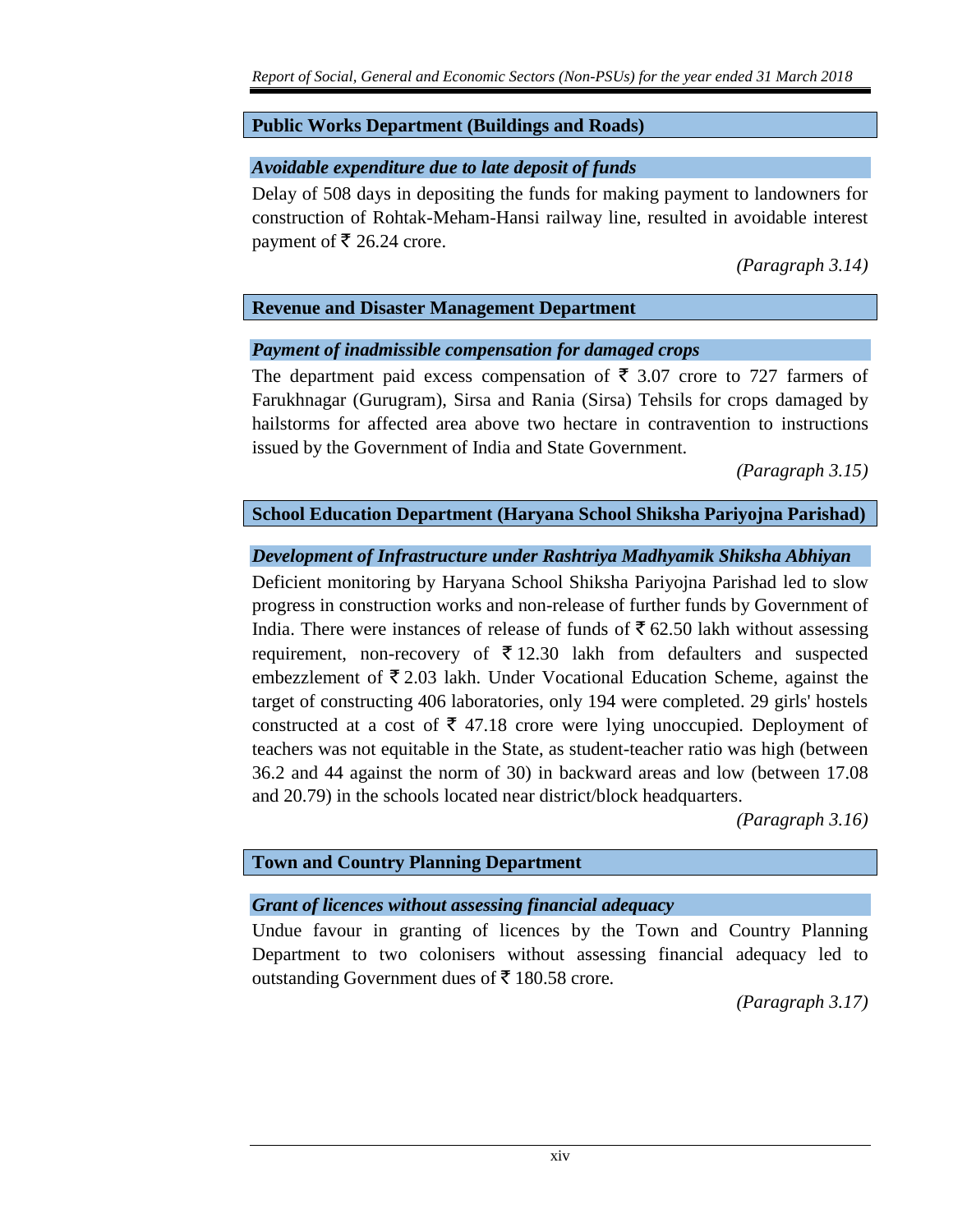#### **Town and Country Planning Department (Haryana Shahri Vikas Pradhikaran)**

#### *Revenue Generation in Haryana Shahri Vikas Pradhikaran*

There were instances of non-initiation of action against defaulters, inadequate efforts for auction of 24,355 un-allotted properties in developed sectors hampered the revenue generation in Haryana Shahri Vikas Pradhikaran. Non-reconciliation of allottee ledgers led to non-detection of fraud of  $\bar{\tau}$  17.18 lakh, perspective plan for time bound development of acquired land was not prepared. Further, delay in recovery of enhanced land compensation of  $\bar{\tau}$  17,302.19 crore, non-recovery of external development charges of  $\bar{\tau}$  19.55 crore, continuance of business in resumed properties, non-recovery of  $\bar{\bar{\zeta}}$  43.59 crore on account of water and sewerage charges and outstanding rent in respect of leased property such as petrol pumps, liquor vends impacted revenue generation in Haryana Shahri Vikas Pradhikaran.

*(Paragraph 3.18)*

## *Irregularities in execution of Sports Complex Project*

The work of construction of Multipurpose Hall in Tau Devi Lal Sports Complex, Gurugram was awarded by Haryana Shahri Vikas Pradhikaran without preparing structural design and detailed estimate. The contractor executed the work only upto the foundation level after incurring an expenditure of  $\bar{\tau}$  21.50 crore against the administrative approval of  $\bar{\tau}$  22.75 crore. The work has remained incomplete even after two years from stipulated date of completion.

*(Paragraph 3.19)*

## *Cost overrun and irregular revisions of agreement in construction of indoor stadium*

The cost of construction of indoor stadium located at Faridabad increased by  $\bar{z}$  15 crore due to increase in scope of work after award of contract. Project cost was enhanced by adding new items of work and without following due procedure. The work is yet to be completed even after a lapse of more than three years from scheduled date of completion and after incurring an expenditure of  $\bar{\tau}$  20.39 crore.

*(Paragraph 3.20)*

#### *Allotment of works to an ineligible contractor through enhancement*

Haryana Shahri Vikas Pradhikaran (HSVP) irregularly allotted additional road work to the same contractor by enhancing value of contract from  $\bar{\mathfrak{g}}$  9.54 crore to  $\bar{\xi}$  52.15 crore instead of calling for fresh tenders. Besides, no time limit had been fixed for completion of the entire work and only six *per cent* roads had been constructed in two years. Further, Government interest remained unprotected due to not obtaining performance guarantee of  $\bar{\tau}$  2.60 crore.

*(Paragraph 3.21)*